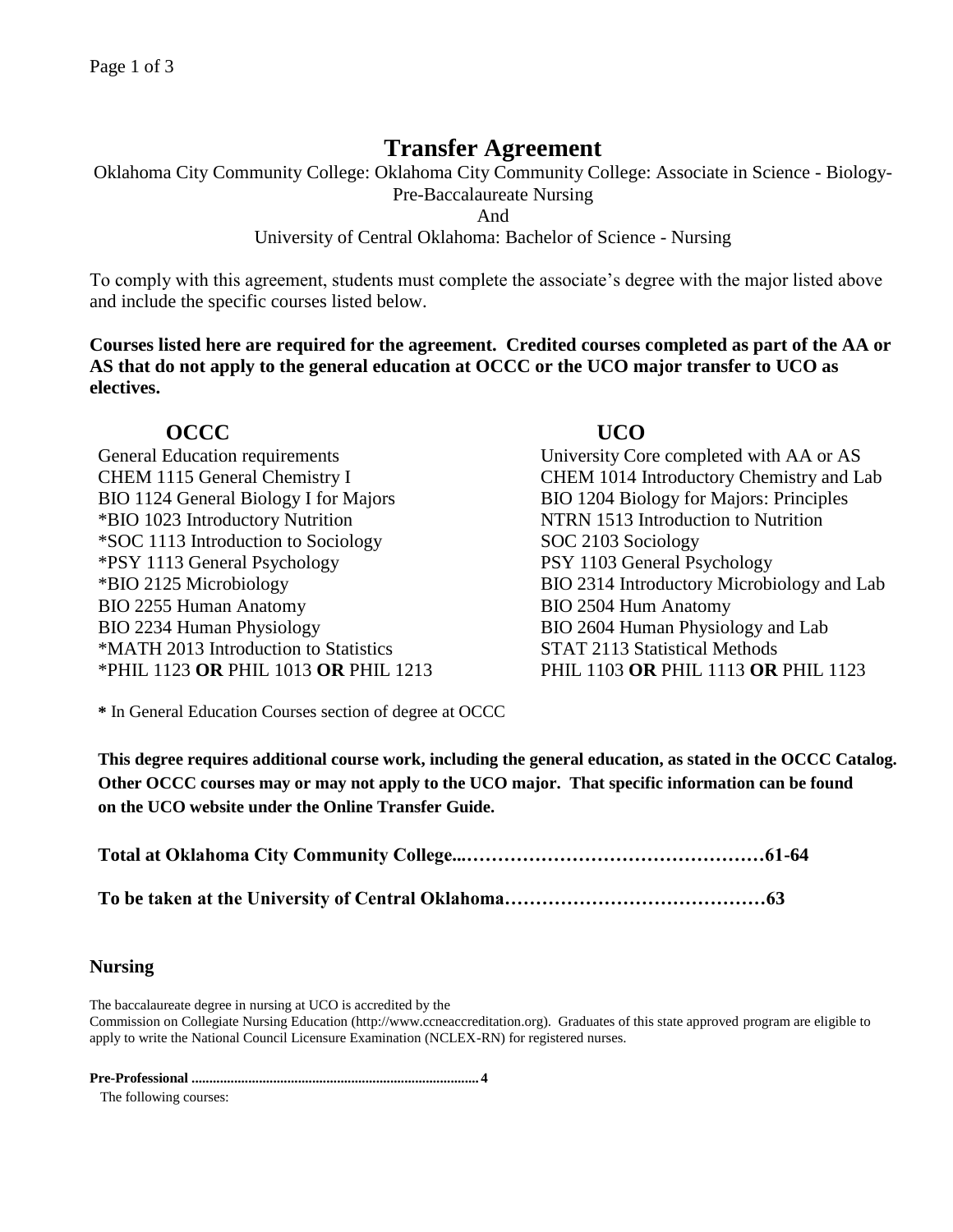NURS 1221 Introduction to Nursing NURS 2113 Individual and Family Development Through the Lifespan

| Professional.          |      |                                              |
|------------------------|------|----------------------------------------------|
| The following courses: |      |                                              |
| <b>NURS</b>            | 2207 | <b>Foundations of Nursing</b>                |
| NURS -                 | 3202 | Introduction to Pharmacology                 |
| <b>NURS</b>            | 3307 | <b>Adult Medical-Surgical Nursing I</b>      |
| <b>NURS</b>            | 3314 | Maternal-Newborn Nursing                     |
| <b>NURS</b>            | 3324 | Pediatric/Child Health Nursing               |
| NURS -                 | 3333 | Psychiatric/Mental Health Nursing            |
| NURS                   | 3344 | <b>Adult Med/Surg Nursing II</b>             |
| <b>NURS</b>            | 3512 | Service Learning and Health Promotion        |
| NURS -                 | 4134 | <b>Community Health Nursing</b>              |
| NURS -                 | 4146 | <b>High Acuity Nursing</b>                   |
| <b>NURS</b>            | 4153 | Research/Evidence-Based Practice             |
| <b>NURS</b>            | 4324 | Care of Vulnerable Individuals               |
| <b>NURS</b>            | 4722 | Pharmacology II                              |
| NURS                   | 4746 | Professional Nursing Leadership & Management |
| <b>NURS</b>            | 4821 | Preparing for Entry into Practice            |
|                        |      |                                              |

Electives to bring total to ................................................................ 124\*

\*Total hours required for this major may exceed the minimum 124 credit hour institutional requirement and will vary according to course selection. It is recommended students complete two years of a second language in high school.

#### **Admission to Nursing Program**

Students planning to become candidates for the Bachelor of Science with a major in Nursing are required to make formal application to the Chairperson of the Department of Nursing for admission into the Professional Nursing program. Applications must be submitted to the Department of Nursing on or before the **last Friday of January for fall admission, and the second Friday of September for spring admission** into the program.

**Admission is competitive as applications exceed the number of positions available. Formal approval by the selection committee is required for admission.** Preference is given to University of Central Oklahoma students. The student will be notified eight to ten weeks after the filing date as to the disposition of the application.

The following must be submitted to the Department of Nursing as part of the admission process and are used by the faculty in selection of candidates:

- A. Transcript(s) reflecting a minimum retentive grade point average of 2.50 in all course work completed at the time of the application.
- B. A minimum grade of "C" in chemistry, all biological sciences, NURS 1221 and NURS 2113 is required. Two of the five required science courses must be successfully completed prior to the application deadline. Human Anatomy must be successfully completed before starting NURS 2207 Foundations of Nursing. Students may enroll a maximum of two times in any nursing course.
- C. Score on the Test of Essential Academic Skills (TEAS).
- D. Submit a criminal background check (OSBI).
- E. Meet "Performance Standards for Admission and Progression in the Department of Nursing" (available in application packet).
- F. International students (i.e. students for whom English is a second language regardless of resident status) must have a minimum TOEFL score of 83 on the internet version or equivalent on the written examination (560).